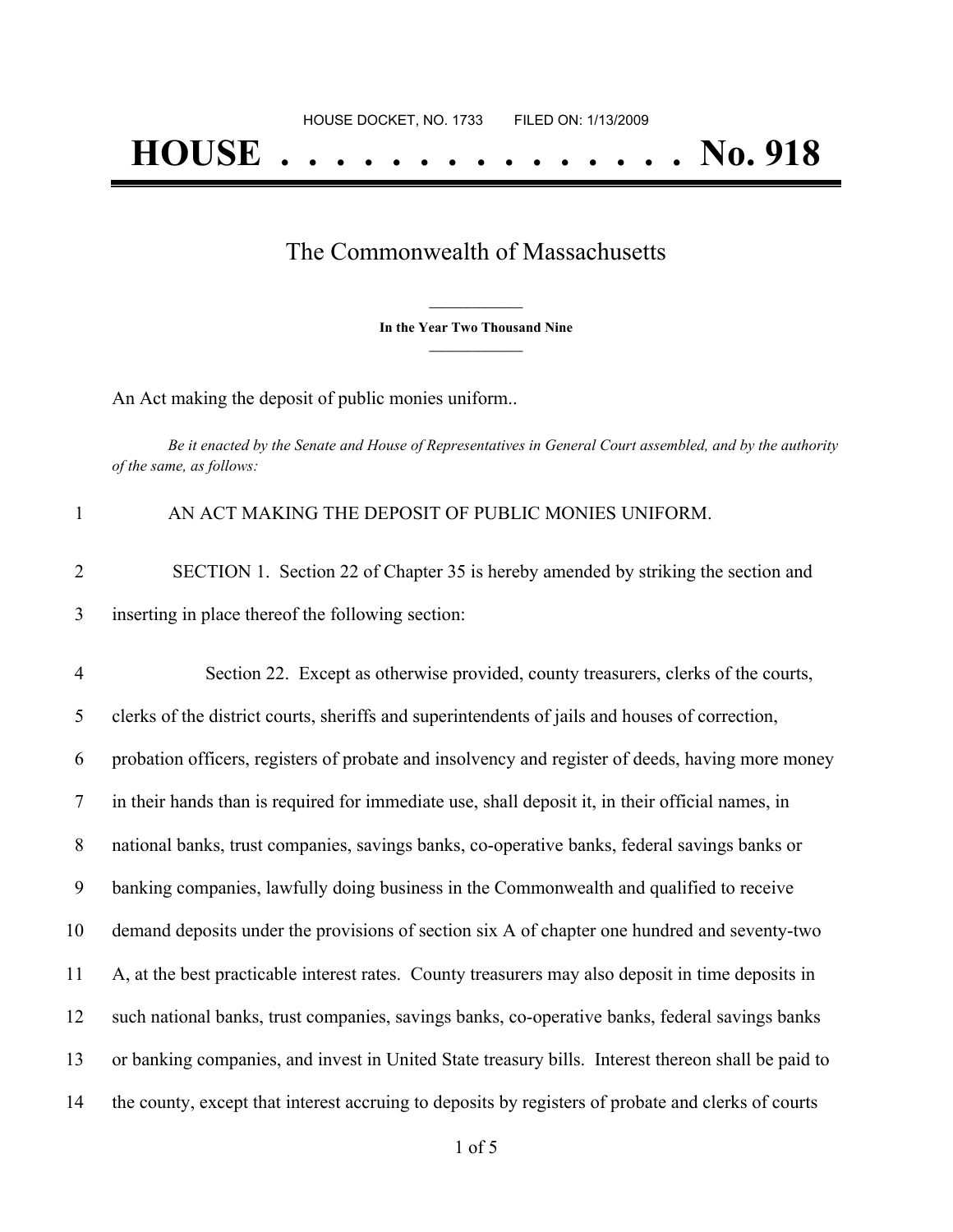| 15 | shall be paid to the Commonwealth; provided, that interest accruing on the deposit as aforesaid      |
|----|------------------------------------------------------------------------------------------------------|
| 16 | of any money paid to any official mentions in this section which is so paid under order of a court   |
| 17 | or which is otherwise subject to the direction of a court shall, if the court so directs, be paid to |
| 18 | the parties entitled to the principal fund of such deposit.                                          |
| 19 | SECTION 2: Section 4 of chapter 40G of the General Laws is hereby amended by                         |
| 20 | striking the section and inserting in place thereof the following section:                           |
| 21 | Section 4. There is hereby established an investment fund to which shall be                          |
| 22 | credited any state appropriations or other moneys made available to the fund.                        |
| 23 | The corporation shall hold the investment fund in an account or accounts separate from               |
| 24 | other funds. The corporation shall invest and reinvest the fund and the income thereof, in only      |
| 25 | two ways: (1) in the purchase of qualified securities issued by enterprises for the purpose of       |
| 26 | raising seed capital, provided that such investment complies with the requirements of this chapter   |
| 27 | and the board makes the findings in connection with such investment required by this section 5;      |
| 28 | and (2) in the purchase of such securities as may be lawful investments for fiduciaries in the       |
| 29 | commonwealth. All appropriations, grants, contractual reimbursements and all other funds             |
| 30 | designated for this purpose, and the proceeds of all investments made pursuant to the preceding      |
| 31 | sentence, may be used to pay for the proper general expenses of the MTDC.                            |
| 32 | Unless otherwise specified, all moneys of the MTDC from whatever source derived                      |
| 33 | shall be paid to the treasurer of the MTDC. Said moneys shall be deposited in the first instance     |
| 34 | by the treasurer in one or more national banks, trust companies, savings banks, cooperative          |
| 35 | banks, federal savings banks or banking companies in compliance with section 34 of chapter 29.       |
| 36 | Funds in said accounts shall be paid out on the warrant or other order of the treasurer of the       |

of 5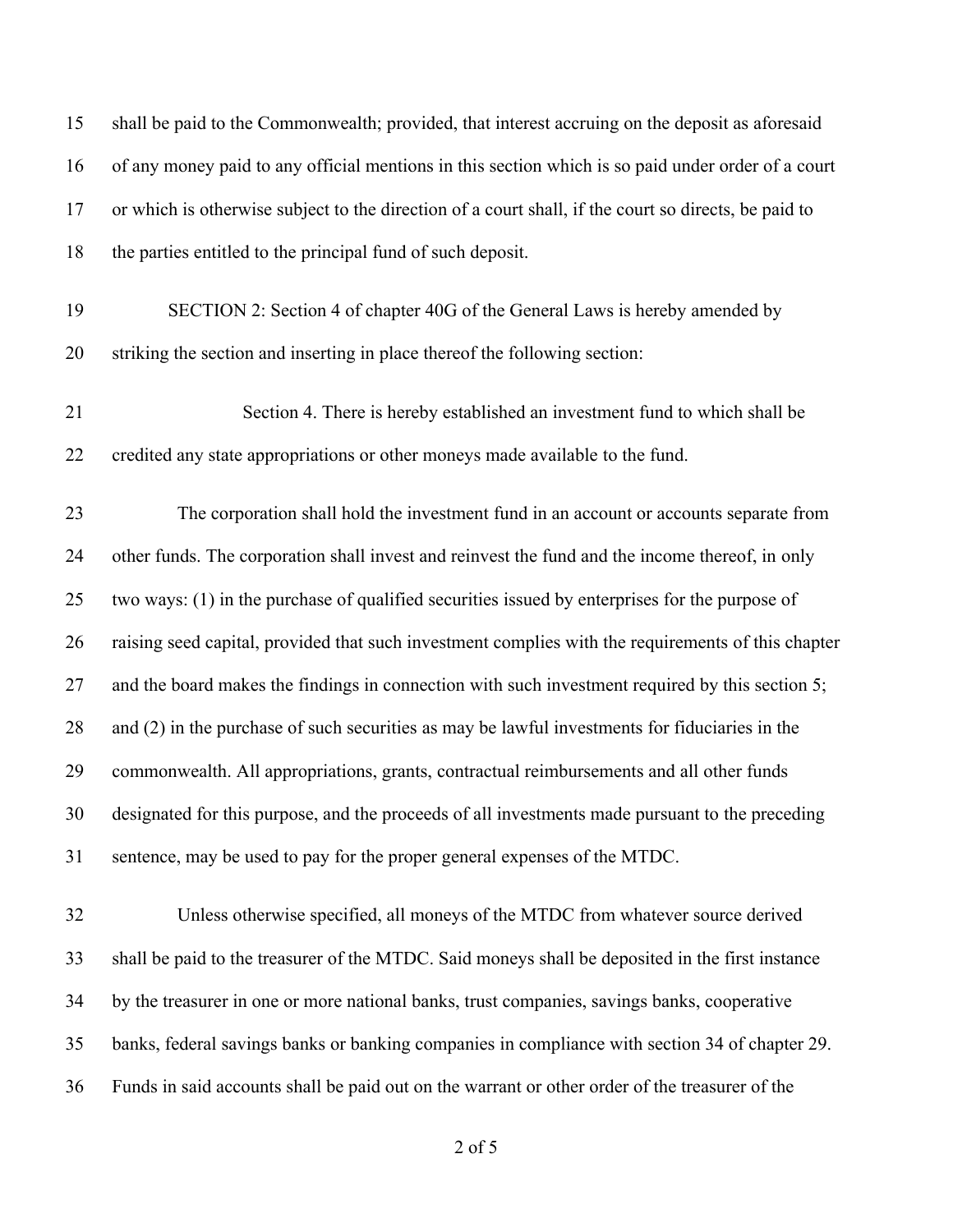MTDC or of such other person or persons as the board may authorize to execute such warrants or orders.

| 39 | The corporation shall purchase qualified securities issued by an enterprise only after (a)         |
|----|----------------------------------------------------------------------------------------------------|
| 40 | receipt of an application from the enterprise which contains a business plan including a           |
| 41 | description of the enterprise and its management, product and market, a statement of the amount,   |
| 42 | timing and projected use of the capital required, a statement of the potential economic impact of  |
| 43 | the enterprise, including the number, location and types of jobs expected to be created, and such  |
| 44 | other information as the board shall request, and (b) approval of the investment by the board      |
| 45 | after the board shall find, based upon the application submitted by the enterprise and such        |
| 46 | additional investigation as the staff of the MTDC shall make, and incorporate in its minutes that: |
| 47 | (1) the proceeds of the investment will only be used to cover the seed capital needs of            |
| 48 | the enterprise except as hereinafter authorized;                                                   |
| 49 | (2) the enterprise has a reasonable chance of success;                                             |
| 50 | (3) MTDC participation is necessary to the success of the enterprise because funding for           |
| 51 | the enterprise is unavailable in the traditional capital markets, or because funding has been      |
| 52 | offered on terms that would substantially hinder the success of the enterprise;                    |
| 53 | (4) the enterprise has the reasonable potential to create a substantial amount of primary          |
| 54 | employment within the commonwealth;                                                                |
| 55 | (5) the entrepreneur and other founders of the enterprise have already made or are                 |
| 56 | prepared to make a substantial financial and time commitment to the enterprise;                    |
| 57 | (6) the securities to be purchased are qualified securities;                                       |

of 5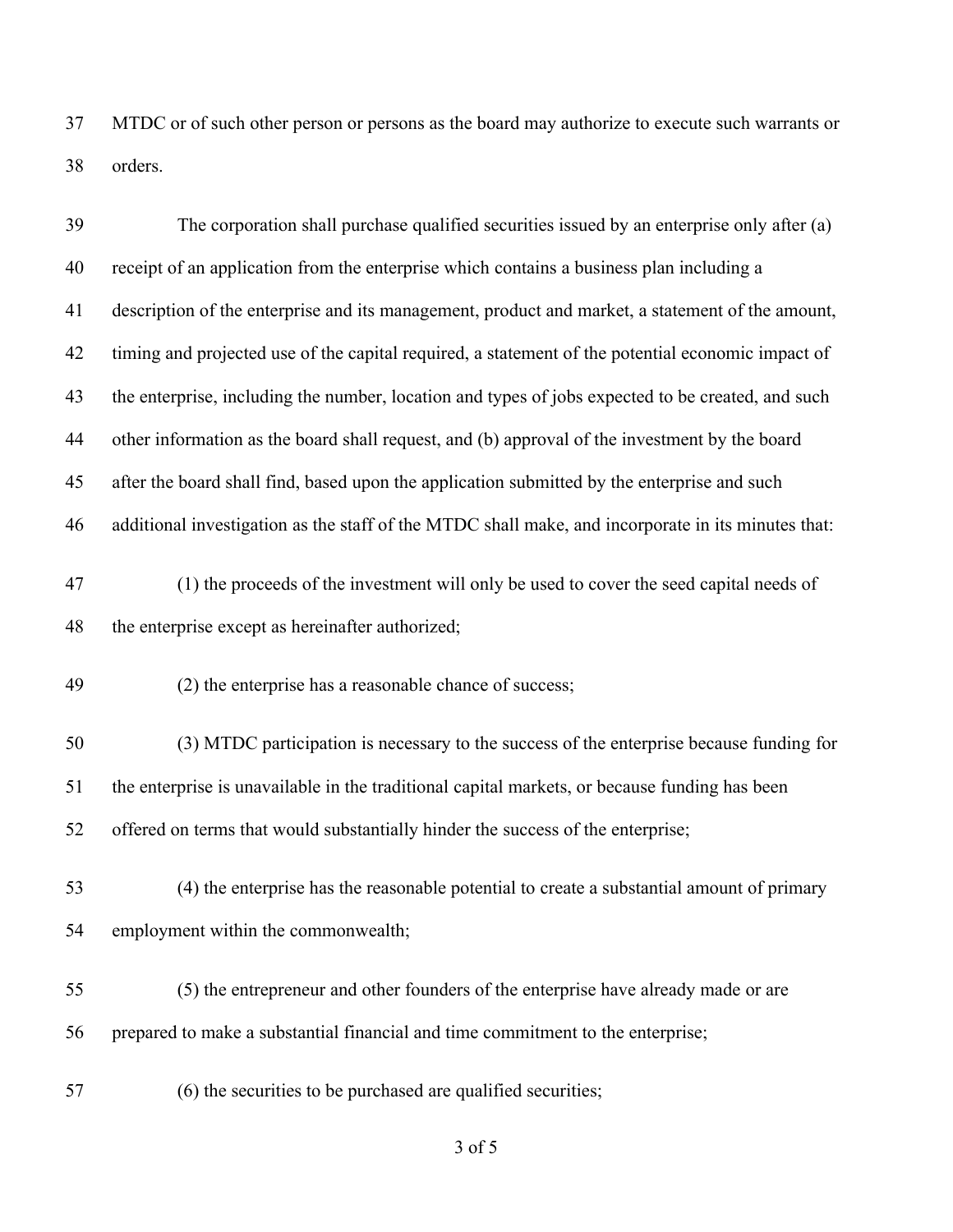(7) there is a reasonable possibility that the MTDC will recoup at least its initial investment; and

| 60 | (8) binding commitments have been made to the MTDC by the enterprise for adequate                     |
|----|-------------------------------------------------------------------------------------------------------|
| 61 | reporting of financial data to the MTDC, which shall include a requirement for an annual or           |
| 62 | other periodic audit of the books of the enterprise, and for such control on the part of the MTDC     |
| 63 | as the board shall consider prudent over the management of the enterprise, so as to protect the       |
| 64 | investment of the MTDC, including, in the discretion of the board and without limitation, right of    |
| 65 | access to financial and other records of the enterprise.                                              |
| 66 | If the MTDC makes a direct investment, the board shall also find that:                                |
| 67 | (9) a reasonable effort has been made to find a professional investor to make an                      |
| 68 | investment in the enterprise as a co-venture, and that such effort was unsuccessful. Such findings    |
| 69 | when made by the board shall be conclusive.                                                           |
| 70 | The corporation shall not make investments in qualified securities issued by enterprises              |
| 71 | in excess of the following limits:                                                                    |
| 72 | $(1)$ Not more than \$1,000,000 shall be invested in the securities of any one enterprise,            |
| 73 | except that not more than a total of \$2,000,000 may be invested in the securities of any one         |
| 74 | enterprise, if the board shall find, after the initial investment by the MTDC, that additional        |
| 75 | investments in such enterprise are required to protect the initial investment of the MTDC. If the     |
| 76 | additional investment does not meet all the conditions set forth in clauses (1) to (9), inclusive, in |
| 77 | the fourth paragraph for initial investments, the additional investment may only be made if the       |
| 78 | board of directors, after considering the purposes of this chapter, makes a good faith                |
| 79 | determination that its fiduciary responsibility to protect the initial investment in an entity        |

of 5